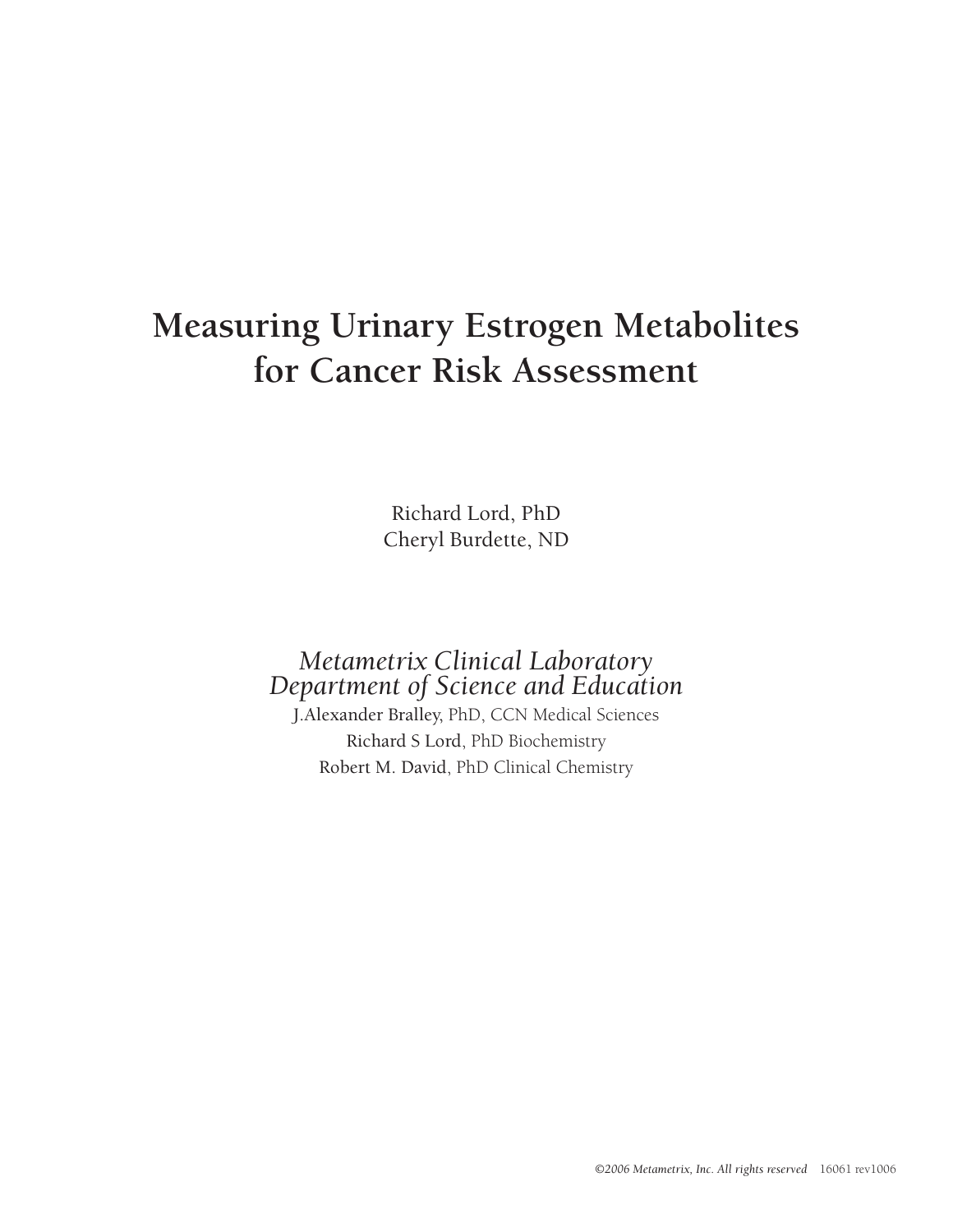Testing for the urinary levels of 2-hydroxyestrone and 16 alpha–hydroxyestrone provides valuable insight regarding disease risk and can be treated with nutritional interventions<sup>1-3.</sup> The ratio of 2-hydroxyestrone (2OHE1) to 16 alpha-hydroxyestrone (16OHE1), or the Estrogen Metabolite Index (EMI), should be greater than 2.0 and values in the upper normal range are advisable. Any woman using HRT who has a low EMI should be monitored closely for improvements in the urinary metabolites. Women who have a low EMI may be treated with Indole-3-carbinol (I3C) and diindolylmethane (DIM) supplements, sulfur containing supplements, as well as with ground flaxseed and soy.

### *Why test for the 2:16 Ratio?*

The major metabolites of estradiol and estrone are those hydroxylated at either the C-2 or the C-16 positions. 2-hydroxyestrone (2OHE1) is essentially devoid of peripheral biological activity, as shown in studies on uterine weight, gonadotrophin secretion, and cell proliferation<sup>1</sup>. 2OHE<sub>1</sub> has even been found to exert a modest anti-estrogenic effect,<sup>3,4</sup> and has been called "the good estrogen"<sup>5</sup>. The 16 alpha-hydroxylated metabolites, 16 alpha-hydroxyestrone and estriol (E3), are estrogen agonists<sup>2</sup>. Women with breast and endometrial cancers have marked elevation of 16 alpha-hydroxylation, which is a significant risk factor for such estrogen-dependent tumors<sup>6</sup>. Tumors in other estrogen-sensitive tissues are also promoted by 16OHE<sub>1</sub>. For example, as the ratio of 2OHE<sub>1</sub> to 16OHE<sub>1</sub> decreases, the severity of recurrent respiratory papillomatosis also increases<sup>7</sup>.

The ratio of 2-hydroxyestrone to 16 alpha-hydroxyestrone is not only a risk factor of breast cancer but also other conditions of inappropriate estrogen activity. 16 alpha-hydroxyestrone stimulates cell mitosis and proliferation, sometimes contraindicated in certain diseases. 16 alpha-hydroxyestrone has been found to be elevated in those at risk for breast cancer, as well as other conditions associated with hyperimmune activity such as systemic lupus erythematosis and rheumatoid arthritis. In these populations 16 alpha-hydroxyestrone was 10 times higher than the control population<sup>8</sup>. Estrogen metabolism should therefore be evaluated when treating patients with autoimmune conditions.

### Cancers that react favorably to a higher 2:16 ratio

- ER + breast cancer
- ER breast cancer
- Prostate cancer
- Cervical cancer
- Ovarian cancer
- Laryngeal cancer

Because there is an optimal level of both 2- and 16-hydroxyestrone, a ratio comparing the two levels can be very helpful. A 2:16 ratio is highly correlated with breast cancer. In 10,786 women, followed for 5.5 years, higher 2:16 ratios correlated with lower risk of breast cancer<sup>13</sup>. Altering the ratio with I3C showed promising therapeutic effect not only for estrogen receptor positive cancers but also for estrogen receptor negative cancers<sup>11</sup>. Research regarding the 2:16 ratio was also of clinical value for other cancers as well. In a group of 8 cervical cancer patients, 4 out of 8 had complete remission as their 2:16 ratio improved in a dose-dependent fashion. The greatest response was seen in the group taking 200 mg/day of  $13C<sup>14</sup>$ . Because metabolites are being considered, the preferred method for measuring 2:16 ratio is in the urine. 2:16 ratio does not fluctuate with timing of the menstrual cycle or with menopausal status<sup>15</sup>.

### *Improving the 2:16 Ratio*

Unlike certain risk factors for cancer such as genetics, a 2:16 ratio is highly treatable. Indole-3 carbinole Measuring Urinary Estrogen Metabolites significantly improves a 2:16 ratio<sup>9, 10</sup>. A decreased risk of metastasis was found with an improved ratio<sup>11</sup>. Lifestyle factors such as exercise and a high protein diet were found to improve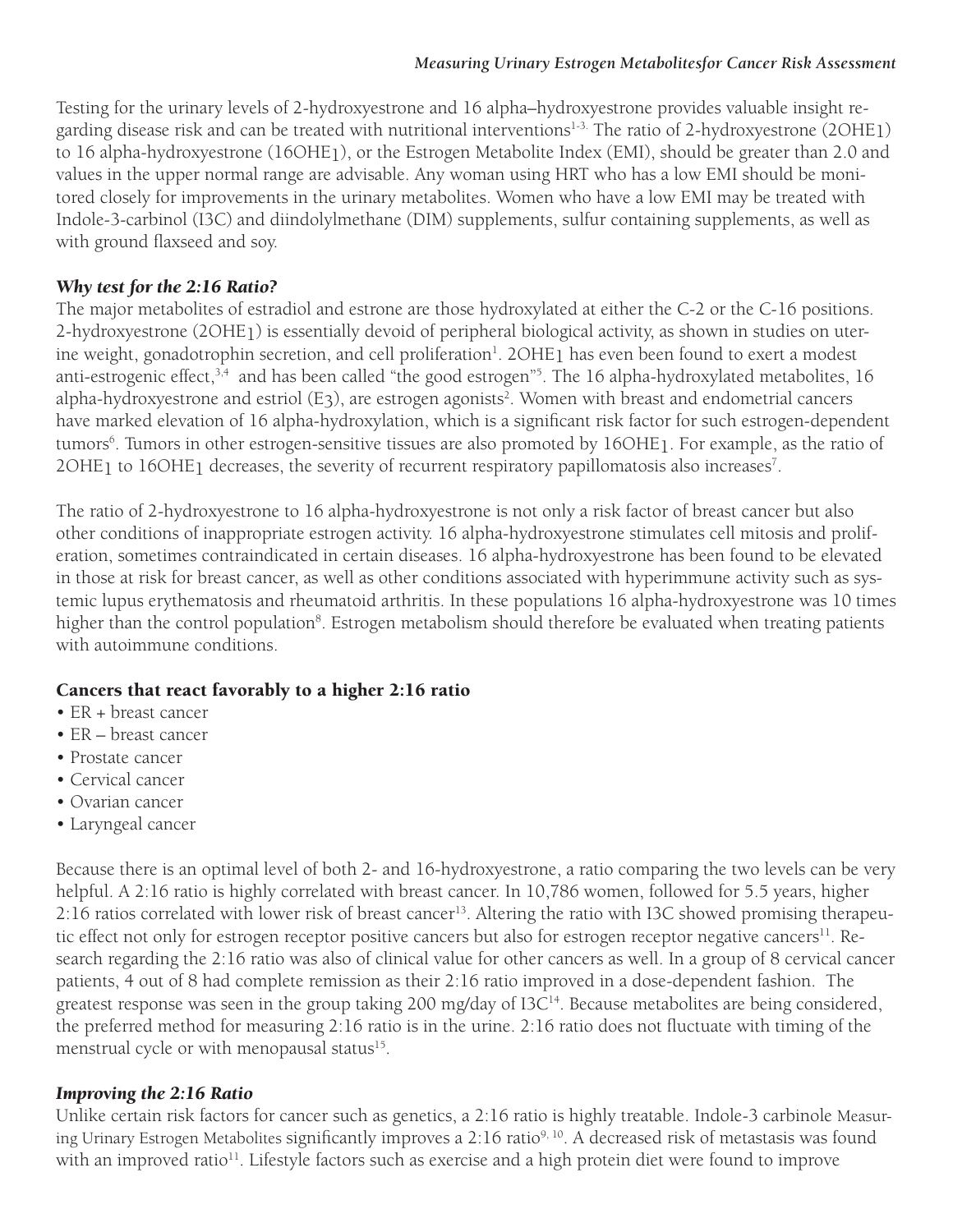#### *Measuring Urinary Estrogen Metabolitesfor Cancer Risk Assessment*

ratios<sup>12</sup>. Even though a large body of research exists demonstrating safety with I3C, more recent studies may begin to favor DIM, a derivative of I3C because it appears not to increase 4OHE1.

The increased risk from estrogen and estrogen metabolites has led to a search for compounds that produce estrogen-like effects safely and those that decrease the production of 16OHE1. Women who have a low EMI may be treated with I3C and DIM supplements, sulfur containing supplements, as well as with ground flaxseed and soy. Soy isoflavones (e.g., daidzein and genistein) are natural compounds increased by eating a diet rich in soy products<sup>16</sup>. Soy isoflavones have little or no affect on induction of tumors, and they have many estrogen-like properties even though they operate through different receptor sites on target tissues<sup>17-19</sup>. Dietary intake of soy products<sup>20</sup> and flax<sup>21</sup> have been shown to favorably modulate the rates of 2- vs. 16-hydroxyestrone production.

Indole-3-carbinol (I3C) and diindolylmethane (DIM) also help to modulate estrogen metabolism. Estrogens are metabolized by cytochrome P-450 (CYP450) enzymes that are inducible by compounds found in vegetables such as cabbage, Brussels sprouts, and broccoli,<sup>10</sup> from the Brassica plant family. Two phytochemicals contained in these foods, I3C and DIM, have been identified as active inducers of certain P450-isozymes, particularly  $CYP1A1<sup>22</sup>$ .

The reaction catalyzed by P4501A1 produces 2-hydroxylation of estradiol. Induction of P4501A1 causes a competitive down-regulation of P4501B1, which is the enzyme responsible for producing 16OHE1. Therefore, if P4501A1 enzyme is not sufficiently active, CYP1B1 activity will increase the estrogen agonist metabolite 16OHE production and drive down the EMI.

However, there is some recent evidence that suggests that I3C may increase 4-hydroxylation of estrone and estradiol, whereas DIM may not. 4-hydroxylation has been demonstrated to promote breast and prostate cancer tissue via estrogen receptor stimulation as well as DNA damage. Additionally, 4OHE is elevated in breast cancer patients<sup>23</sup>. However, 4OHE1 is an extremely minor metabolite, comprising less than 1% of estrogen metabolism, thus whether this metabolite or the DNA adducts formed by its activity are important markers in cancer risk assessment still remains to be elucidated.

Other constituents in the cruciferous family are also speculated to aid in estrogen metabolism. Glutathione S transferase also appears to be upregulated by the sulfur constituents in cruciferous vegetables. Brassica vegetables also improve glucuronidation aiding with elimination of estrogen metabolites. These compounds that aid estrogen metabolism were also found to decrease DNA damage, quantifiable by reduction in 8-OH 2-deoxyguanosine, an oxidative marker of DNA damage. Flaxseed supplementation at 10 g/d significantly increases the urinary  $2/16$  hydroxy-estrone ratio, suggesting a breast cancer chemo-protective effect $24$ .

The Estronex™ test, measuring estrogen metabolism, is useful for clinicians seeking to prevent cancer occurrence or reoccurrence as well as other diseases. It is recommended to encourage the production of 2OHE1 with its anti-estrogenic effect,<sup>3,4</sup> rather than 16 alpha-hydroxyestrone with its estrogen agonistic effect<sup>2</sup>. I3C and DIM supplements, sulfur containing supplements, as well as ground flaxseed and soy have been used to modulate the 2:16 ratio, but some speculate that I3C has adverse consequences.